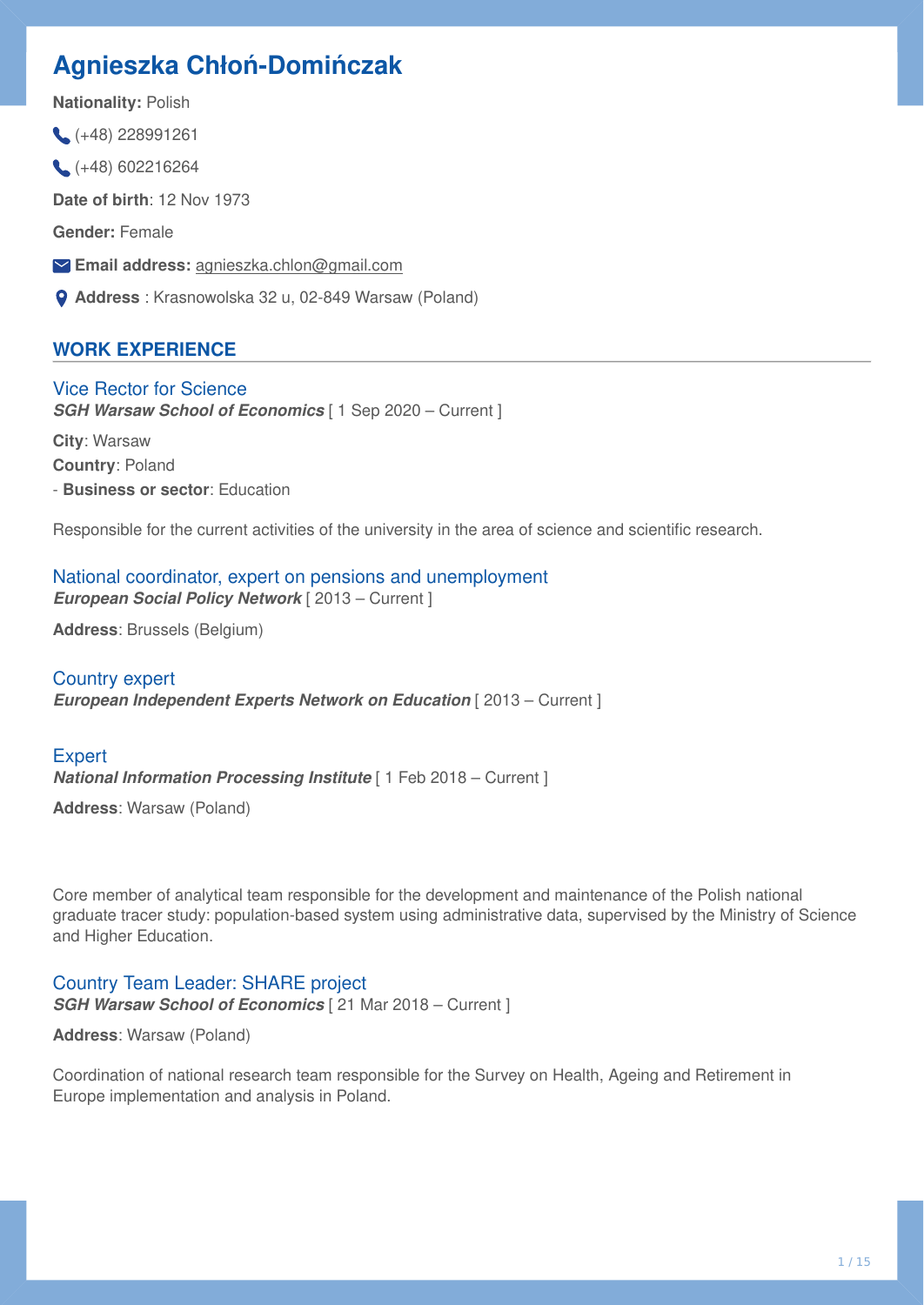**Address**: Warsaw (Poland)

Managing a team of around 30 academic staff, including research and didactic activities, leading national research projects and participation in international research projects. SHARE Survey Country Team Leader (from 2018).

### International Consultant

[ 1 Dec 1999 – Current ]

International consultant providing strategic advice to governments and international organisations, cooperating with the World Bank, the International Labour Organisation, the OECD and the European Commission, experience in Central and Eastern Europe (Russia, Estonia), Southern Europe and Balkans (Macedonia, Croatia, Montenegro, Bosnia and Hercegovina, Serbia, Moldova) and South Asia

### Adiunkt (Assistant Professor)

*Warsaw School of Economics – SGH* [ Oct 2009 – 14 Sep 2018 ]

**Address**: Aleja Niepodległości 162, 02-554 Warsaw (Poland)

Researcher in the fields of demography, ageing, family policy, pension systems and social policy at the Institute for Statistics and Demography. Cooridinator of Work Package in the FP 7 AGENTA project (2015-2017); leader of the POLNTA project financed from the National Science Centre (2015-2018), analyses in the Generations and Gender Survey;

Academic teacher: pension economics, social insurance, statistics.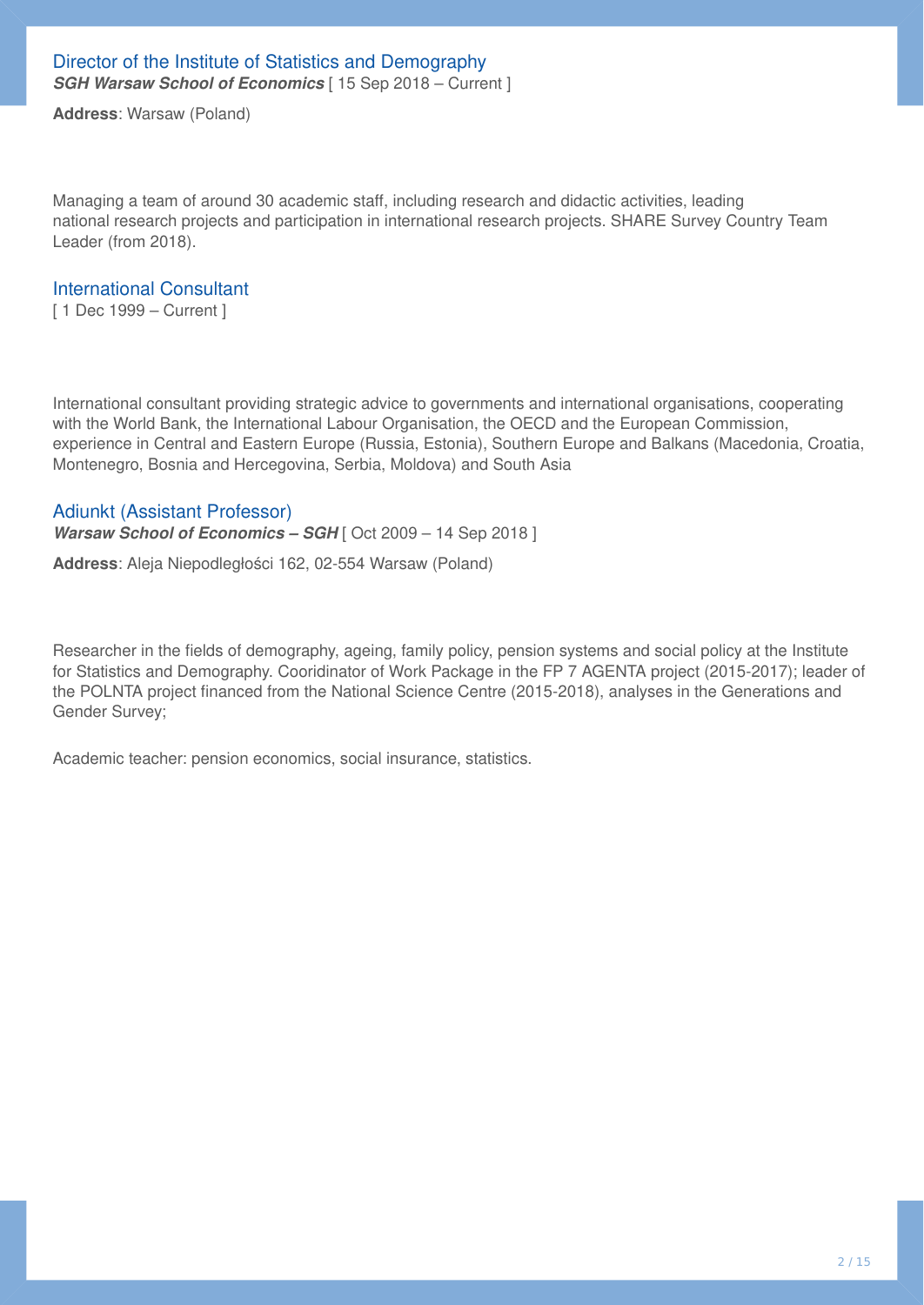Researcher in the fields of labour markets, education, qualifications.

Project leader: Twinning project "Further improvement of the system for development and implementation of the National Qualifications Framework", leading the work of Polish-Scottish-Croatian consortium on the support of the NQF implementation in F.Y.R. of Macedonia, including legislation, organisation, development and updating qualifications , quality assurance and referencing process (01/2016-09/2018);

Project leader: Twinning light project "Support to the modernization of the system for post-secondary education in Macedonia" (08/2016-04/2017);

Task team leader for the development of the National Qualifications Framework in Poland and support for the NQF implementation (09/2009-05/2017), including also developing a proposal of the Polish Qualifications Framework, concept of credit accumulation and transfer, assessment of learning outcomes, validation of nonformal and informal learning, quality assurance, functioning of the qualifications register. Co-author of the Polish Referencing Report, member to the EQF Advisory Group.

Task team leader for the Team of Education and Labour Market (2009-2015), including development and implementation of surveys: Determinants of Household Educational Decisions (panel survey) – in co-operation with SGH researchers, Graduate Tracer Study using Social Security data, oversight of the preparation of PIAAC national report as well as the post-PIAAC (national) panel survey, development of the Polish drop-off and analyses in the 4<sup>th</sup> wave of SHARE in Poland.

### Undersecretary of state

*Ministry of Labour and Social Policy* [ Jan 2008 – Oct 2009 ]

**Address**: Warsaw (Poland)

Oversight of social insurance, coordination of social security, family policy, gender equality and economic analyses areas.

Co-ordination of preparation of the legislation and government strategic documents (i.e. government programme "50plus") in the supervised areas

Conducing social dialogue in the Tripartite Commission, negotiations with social partners.

Presentation of government positions in the Parliament, representing the Minister of Labour on the Ministerial meetings in the European Council, the United Nations and the OECD.

Representative of the Ministry in the Financial Supervision Commission.

Member of the Social Insurance Institution Supervisory Board.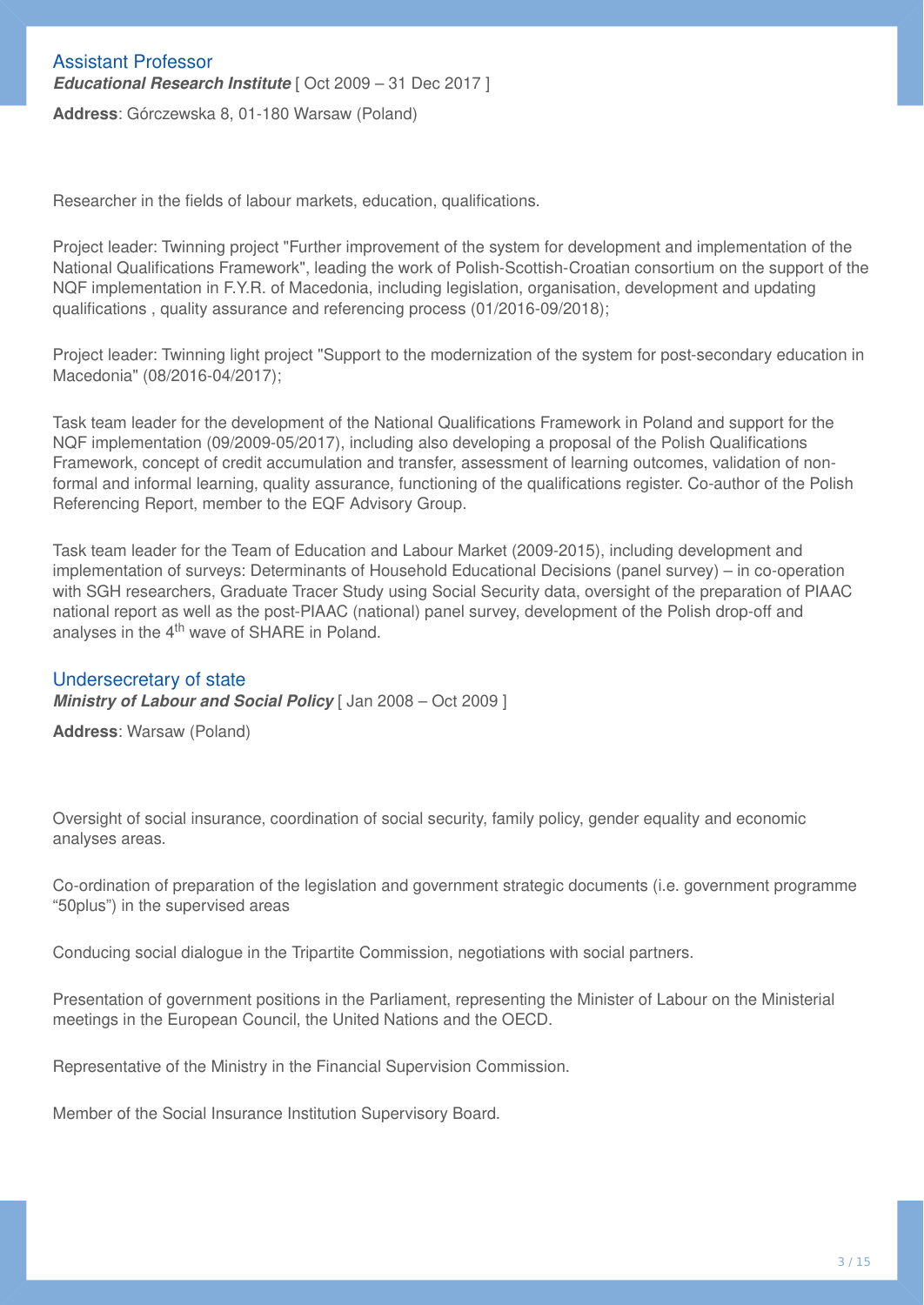**Address**: Warsaw (Poland)

Leading the team of around 30 people, responsibility of preparing economic analyses in labour markets, social insurance and social integration, co-ordination of preparation of National Strategy Reports on Social Protection and Social Inclusion. Involvement in preparation of the government family policy programme. Reporting directly to the Minister. Member of the Social Protection Committee (including the Vice President of the SPC), member of the Employment, Labour and Social Affairs Committee (member of the Bureau of ELSAC) of the OECD and its Working Party of Social Policy (Chair of the Working Party).

### Counsellor to the Minister

*Ministry of Regional Development* [ Jan 2007 – Aug 2007 ]

**Address**: Warsaw (Poland)

Preparation of the system to monitor the regional indicators related to the ESF implementation in Poland, support to the ESF programming in Poland for years 2007-2013.

# Director of Economic Analyses and Forecasting Department

*Ministry of Labour and Social Policy* [ Dec 2005 – Dec 2006 ]

**Address**: Warsaw (Poland)

Leading the team of around 30 people, responsibility of preparing economic analyses in labour markets, social insurance and social integration, co-ordination of preparation of National Strategy Reports on Social Protection and Social Inclusion. Involvement in preparation of the government family policy programme. Reporting directly to the Minister. Member of the Social Protection Committee (including the Vice President of the SPC), member of the Employment, Labour and Social Affairs Committee (member of the Bureau of ELSAC) of the OECD and its Working Party of Social Policy (Chair of the Working Party).

### Undersecretary of state

*Ministry of Social Policy* [ Dec 2004 – Nov 2005 ]

**Address**: Warsaw (Poland)

Oversight of social insurance, coordination of social security and economic analyses areas.

Co-ordination of preparation of the legislation and government strategic documents in the supervised areas

Conducing social dialogue in the Tripartite Commission, negotiations with social partners.

Presentation of government positions in the Parliament, representing the Minister of Labour on the Ministerial meetings in the European Council, the United Nations and the OECD.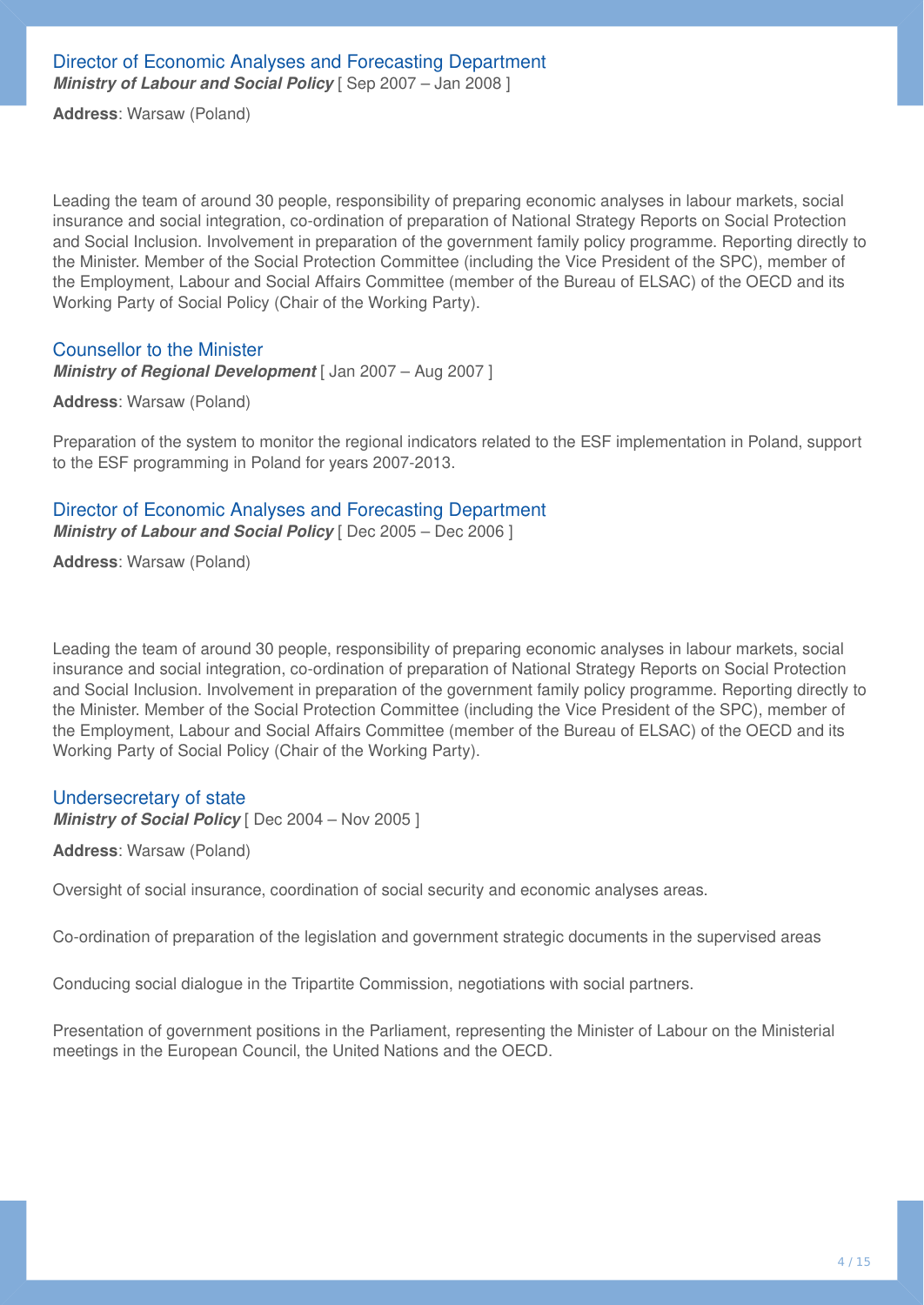Director of Economic Analyses and Forecasting Department *Ministry of Social Policy; Ministry of Economy, Labour and Social Policy; Ministry of Labour and So* [ Apr 2002 – Dec 2004 ]

**Address**: Warsaw (Poland)

Leading the team preparing economic analyses in social insurance and social integration, including the impact assessment, including the legislation related to labour mobility and social security coordination. Leading the preparation of EU-related national strategic documents (including the National Action Plan on Social Inclusion), member of the Social Protection Committee and Employment, Labour and Social Affairs Committee of the OECD.

#### Researcher

*Gdansk Institute for Market Economics* [ Apr 1999 – Mar 2002 ]

**Address**: Gdańsk (Poland)

Working on the social budget model, analyses of the farmers' pension system in Poland: disability and rehabilitation aspects, analysis of the impact of unemployment on labour migration.

#### Acting Deputy Executive Director

**Plenipotentiary for Social Security Reform, Ministry of Labour and Social Policy [Sep 1998 – Mar 1999 ]** 

Oversight of the preparation of the legislation and modeling of the new pension system in Poland.

#### Financial and Legislative Advisor

**Plenipotentiary for Social Security Reform, Ministry of Labour and Social Policy | Jan 1997 – Jul 1998 |** 

Support in the preparation of the legislation and modeling of the new pension system in Poland.

#### Teaching Assistant

**Warsaw School of Economics, Econometrics Department** [Sep 1995 – Aug 1996]

Teaching classes in calculus and advanced calculus.

### **LANGUAGE SKILLS**

Mother tongue(s):

**Polish**

#### **English**

**LISTENING:** C2 **READING:** C2 **WRITING:** C2 **SPOKEN PRODUCTION:** C2 **SPOKEN INTERACTION:** C2

#### **Russian**

**LISTENING:** B2 **READING:** B2 **WRITING:** B2 **SPOKEN PRODUCTION:** B2 **SPOKEN INTERACTION:** B2

# **EDUCATION AND TRAINING**

Doktor habilitowany (habiliation) *Warsaw School of Economics* [ 16 Jan 2018 – Current ]

**Address:** Warsaw (Poland)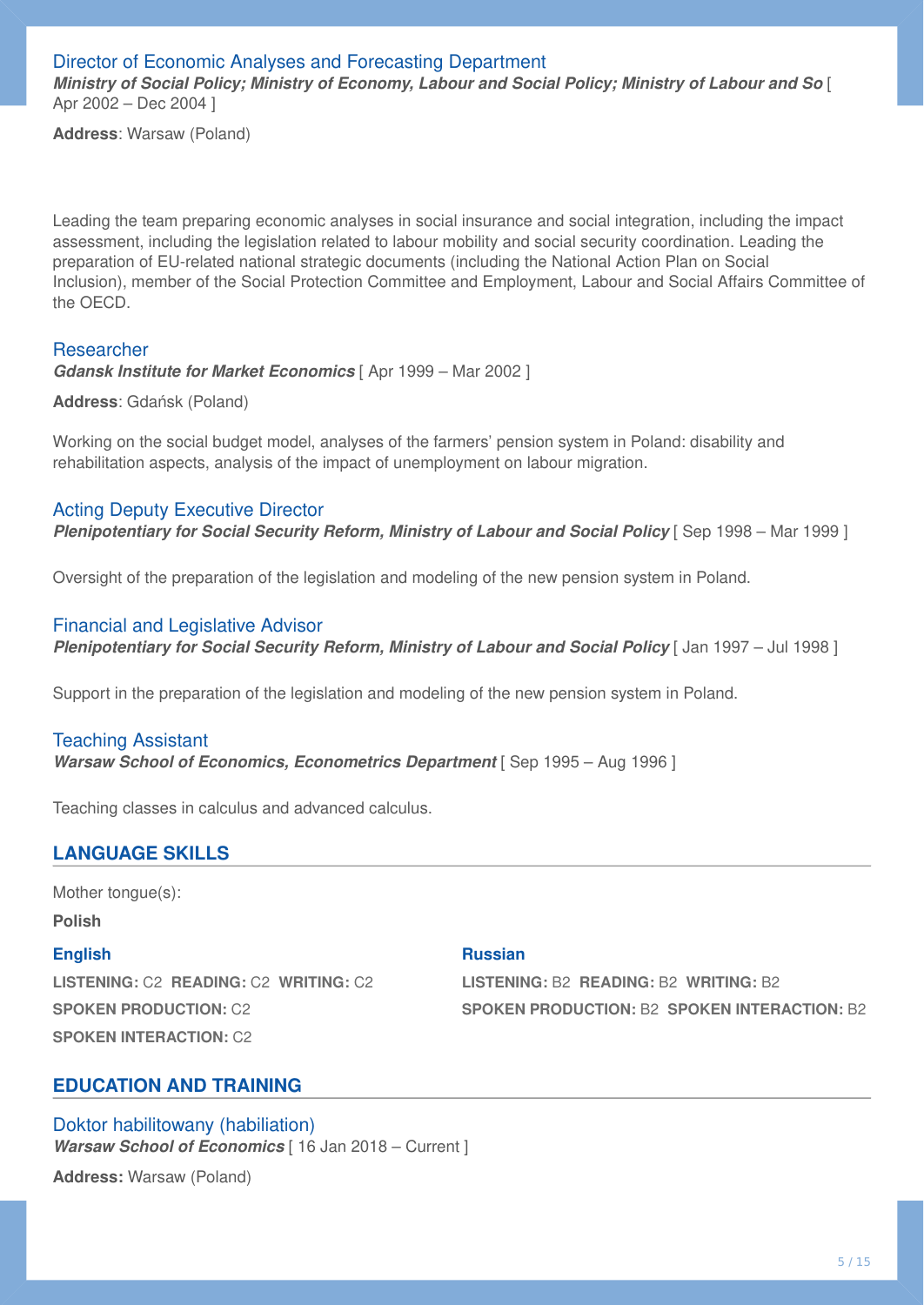# PhD

*Warsaw School of Economics* [ 1997 – 2003 ]

**Address:** Warsaw

Thesis title: "Stability of pension systems in the light of ageing populations"

ISCED 6

### **Master**

*Warsaw School of Economics* [ 1992 – 1998 ]

**Address:** Warsaw (Poland)

Thesis title: "Does unemployment affect migration in Poland?", Quantiative Methods and Information Systems

ISCED 5

# **DIGITAL SKILLS**

**Microsoft Excel / Microsoft Word / Outlook / Microsoft Powerpoint**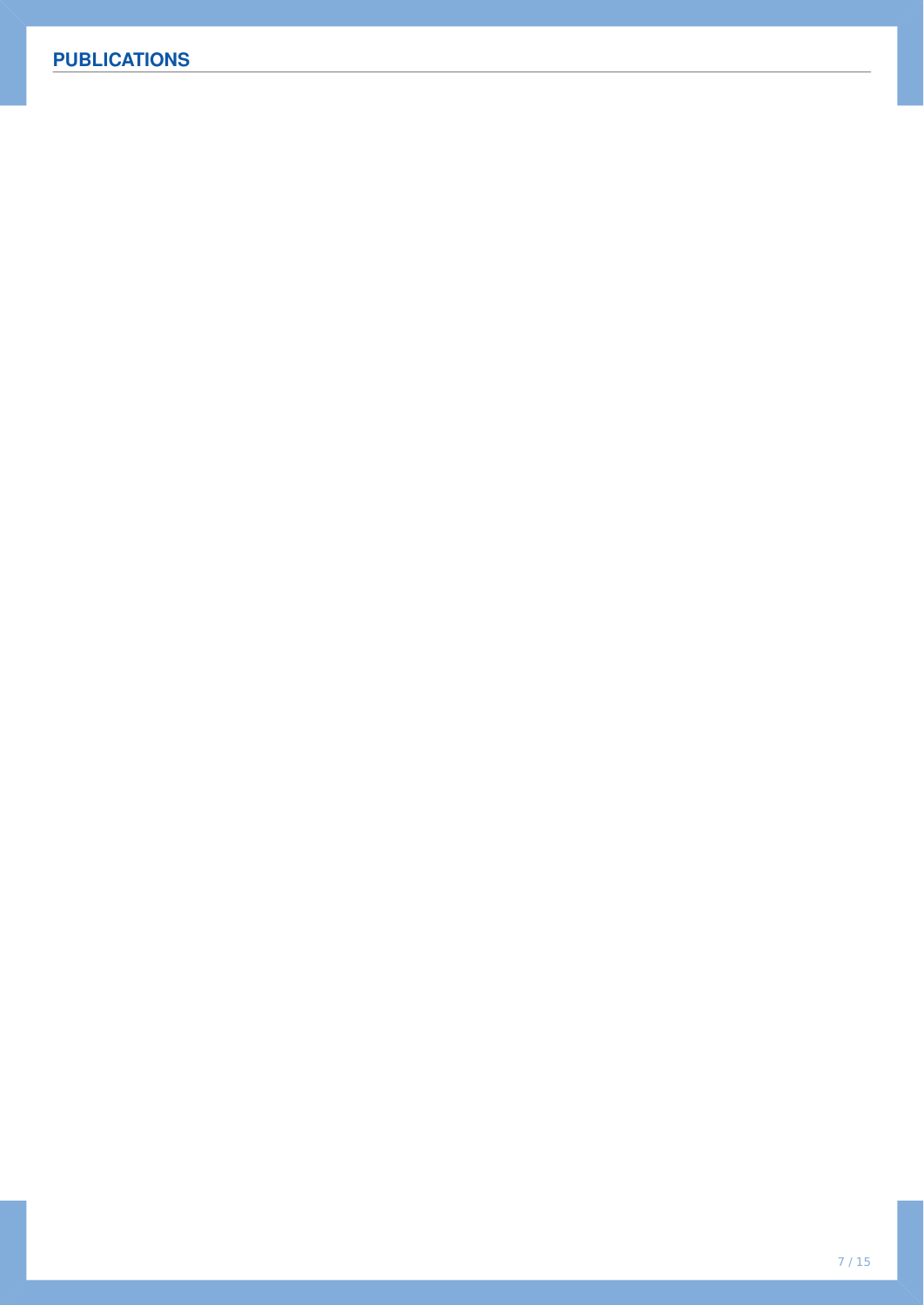# **Publications 2020**

Chłoń-Domińczak, A. Marek Góra, Irena E Kotowska, Iga Magda, Anna Ruzik-Sierdzińska, Paweł Strzelecki. 2020. The Impact of Lifetime Events on Pensions: Nonfinancial Defined Contribution Schemes in Poland, Italy, and Sweden, and the Point Scheme in Germany in: Holzmann, R., E.Palmer, R.Palacios, S.Sacchi (ed.), Progress and Challenges of Nonfinancial Defined Contribution Pension Schemes, vol 2 , World Bank p. 55-85

Buchholz, S. Chłoń-Domińczak, A. Marek Góra. 2020. The Polish NDC Scheme: Success in the Face of Adversity in: Holzmann, R., E.Palmer, R.Palacios, S.Sacchi (ed.), Progress and Challenges of Nonfinancial Defined Contribution Pension Schemes, vol 1, World Bank

### **2019**

Agnieszka Chłoń-Domińczak, Anita Abramowska-Kmon, Irena E. Kotowska, Wojciech Łątkowski and Paweł Strzelecki. 2019. Welfare state and the age distribution of public consumption and public transfers in the EU countries. Vienna Yearbook of Population Research 2019 (Vol. 17), pp. 71–97

Chłoń-Domińczak, Agnieszka, Iga Magda, Paweł A Strzelecki. 2019. Patterns of labour market participation and their impact on the well-being of older women in: Axel Börsch-Supan, Johanna Bristle, Karen Andersen-Ranberg, Agar Brugiavini, Florence Jusot, Howard Litwin, Guglielmo Weber (eds.) Health and socio-economic status over the life course: First results from SHARE Waves 6 and 7.

### **2018**

Chłoń-Domińczak, A., E.Chmielecka, A.Kraśniewski. 2018. Przygotowanie opisów syntetycznych charakterystyk kwalifikacji pełnych właściwych dla szkolnictwa wyższego. Wytyczne wraz z przykładami opisów [Preparing synthetic description of higher education qualifications. Guidance and examples], Instytut Badań Edukacyjnych; ISBN 978-83-952395-5-7; 1-75

Chłoń-Domińczak, A., W.Łątkowski. 2018. Generational distribution of consumption and income in Poland in the context of population ageing. Center for the Economics and Demography of Aging, University of California Berkley East-West Center, Honolulu; 1-13;

Chłoń-Domińczak, A. 2018. Labour market policy thematic review 2018 : an in-depth analysis of the emigration of skilled labour, Poland. Luxembourg: Publications Office of the European Union; ISBN 78-92-79-88893-9; 1-15; [D](https://brama.sgh.waw.pl/10.2767/,DanaInfo=doi.org+44134) [OI:10.2767/44134](https://brama.sgh.waw.pl/10.2767/,DanaInfo=doi.org+44134)

Chłoń-Domińczak. A. 2018. Ageing Workforce, Social Cohesion and Sustainable Development. Political Challenges within the Baltic Sea Region Poland. Population Europe; ISSN 2512-6172; pp 41-46;

Chłoń-Domińczak, A. J.Turner, G.Hughes, D.Rajnes. 2018. Practical Applications of Improving Pension Income and Reducing Poverty at Advanced Older Ages: Longevity Insurance Benefits in Ireland and Poland as Models for the United States. Practical Applications, ISSN 2329-0196; 1-6; [DOI:10.3905/pa.6.1.276](https://brama.sgh.waw.pl/10.3905/,DanaInfo=doi.org+pa.6.1.276)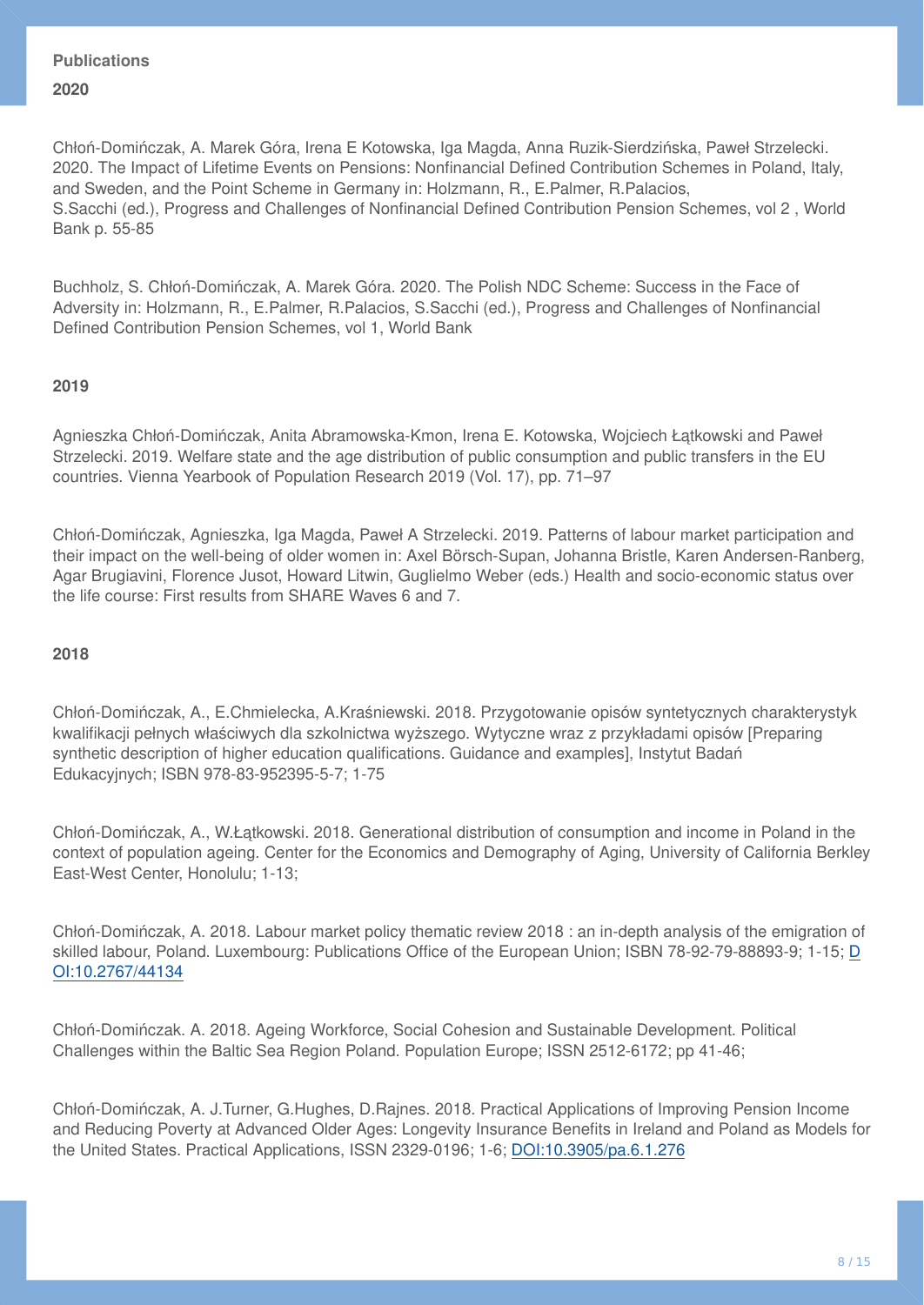Chłoń-Domińczak, A., M.Góra, I.E. Kotowska, I.Magda, A.Ruzik-Sierdzińska. 2018. "The Impact of Life-Course Developments on Pensions in the NDC Systems in Poland, Italy and Sweden and Point System in Germany" IZA Discussion Paper No. 11341 <http://ftp.iza.org/dp11341.pdf>

**2017**

Jasiński, M., M.Bożykowski, A.Chłoń-Domińczak, T.Zając, M.Żółtak. 2017. Who gets a job after graduation? Factors a ecting the early career employment chances of higher education graduates in Poland. Edukacja 2017, 4(143), 17–30 doi: 10.24131/3724.170402 ISSN: 0239-6858

Chłoń-Domińczak, A., W.Łątkowski, P.Strzelecki. 2017. Pension reforms or consequences of the economic crisis? Measuring the changes of pension incomes in selected EU countries using APC approach. Journal of Economics of Ageing. Available online 8 September 2017.

Chłoń-Domińczak, A., J.Turner, G.Hughes, D.M. Rajnes. 2017. Longevity insurance annuities: potential role in social insurance in Ireland and Poland as Models for the United States. ROZPRAWY UBEZPIECZENIOWE, ISSN 1896-3641, p. 3-21

Chłoń-Domińczak, A., A.Sowa, I.Topińska. 2017. ESPN Thematic Report on Access to social protection of people working as self-employed or on non-standard contracts. Poland; European Social Policy Network. European Commission; 1-25;

Chłoń-Domińczak, A., J.Turner, G.Hughes, D.M. Rajnes. 2017. Improving Pension Income and Reducing Poverty at Advanced Older Ages: Longevity Insurance Benefits in Ireland and Poland as Models for the United States, Journal of Retirement; ISSN 2326-6899; 111-120; [DOI:10.3905/jor.2017.4.3.111](https://brama.sgh.waw.pl/10.3905/,DanaInfo=doi.org+jor.2017.4.3.111)

Chłoń-Domińczak, A., D. Holzer-Żelażewska, D., A. Maliszewska. 2017. Polacy po pięćdziesiątce: praca i emerytura [Poles after 50: Work and Retirement]. CeNEA i Ministerstwo Rodziny, Pracy i Polityki Społecznej; ISBN 978-83-949300-0-4 ; 65-84

Chłoń-Domińczak, A. 2017. Gender Gap in Pensions: Looking Ahead. Study for the FEMM Committee, European Parliament [http://www.europarl.europa.eu/thinktank/en/document.html?reference=IPOL\\_STU\(](http://www.europarl.europa.eu/thinktank/en/document.html?reference=IPOL_STU)2017)583150

Chłoń-Domińczak, A., A.Żurawski. 2017. Measuring skills mismatches revisited – introducing sectoral approach. Instytut Badań Strukturalnych, working paper.

Chłoń-Domińczak, A. 2017. Generational distriubtion of consumption and income in Poland in the context of population ageing [Miedzypokoleniowy rozkład konsumpcji i dochodów w Polsce w kontekście starzenia sie ludności], in: P.Lewandowski, J.Rutkowski (eds.). Population ageing, labour market and public finance in Poland [Starzenie się ludności i finanse publiczne w Polsce], Instytut Badań Strukturalnych and European Commission Representation in Poland, Warsaw, pp. 17-22, ISBN 978-92-79-66266-9 doi:10.2775/9 // ISBN 978-92-79-66265-2 doi:10.2775/210871

Chłoń-Domińczak, A., A.Kraśniewski 2017. Poziom 5. w Polskiej Ramie Kwalifikacji i jego stan formalny [Level 5 in the Polish Qualifications Framework and its formal status]. In: Chmielecka E., Kraśniewska N. (red.), 2017. Poziom 5 – brakujące ogniwo? Podsumowanie. Fundacja Rektorów Polskich, Warszawa, pp. 27-34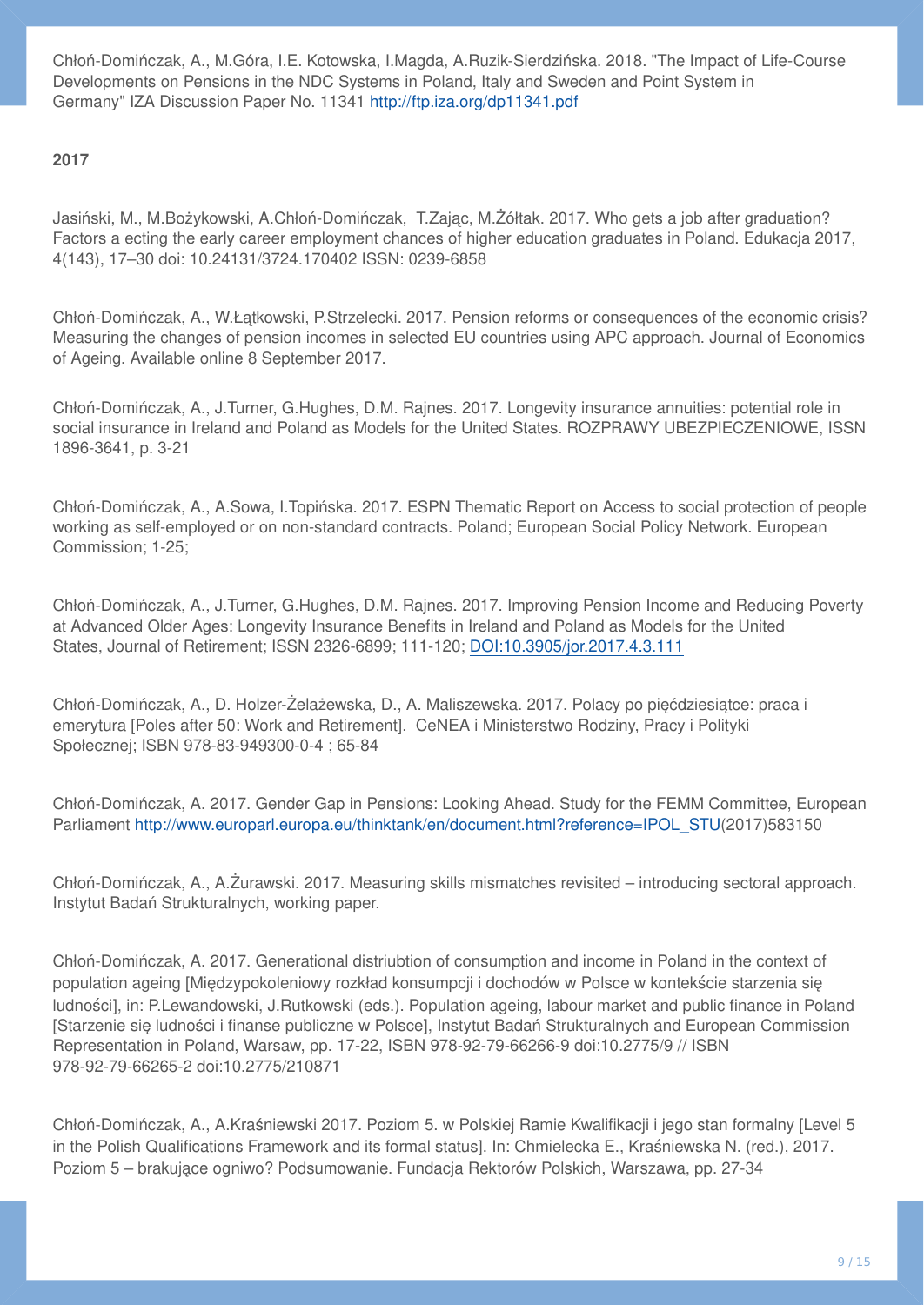Chłoń-Domińczak, A. 2017. Uzasadnienie społeczne dla kształcenia na 5. poziomie Polskiej Ramy Kwalifikacji w kontekście rozwoju kapitału ludzkiego. In: Chmielecka E., Kraśniewska N. (red.), 2017. Poziom 5 – brakujace ogniwo? Podsumowanie. Fundacja Rektorów Polskich, Warszawa, pp. 35-50

#### **2016**

Chłoń-Domińczak, A., I. Magda, Ł. Sienkiewicz, 2016. Skills mismatch in the new and old member states – are generations affected differently? Filosofija-Sociologija vol. 27. № 4, s. 331–341

Chłoń-Domińczak A., M. Myck. 2016. Starzenie się populacji. Wyniki badania SHARE: 50+ w Europie. Numer monotematyczny 7/2016. Polityka Społeczna. Instytut Pracy i Spraw Socjalnych (redakcja naukowa).

Chłoń-Domińczak, Agnieszka. 2016. ESPN Thematic Report on Retirement Regimes for Workers in Arduous or Hazardous Jobs. Poland.

Chłoń-Domińczak, A. 2016. 'Impact of changes in multi-pillar pension systems in CEE countries on individual pension wealth', Journal of Pension Economics and Finance, s. 1–12. doi: 10.1017/S1474747216000238.

Chłoń-Domińczak, A., S.Sławiński. 2016. Wdrożenie zintegrowanego systemu kwalifikacji. Rynek Pracy s. 24-34

Chłoń-Domińczak, A., A. Abramowska-Kmon, I.E. Kotowska; W. Łątkowski, H.Qi. 2016. Demographic developments and public finances in the past two decades in the EU countries, raport w ramach projektu AGENTA.

#### **2015**

Chłoń-Domińczak, A., D.Holzer-Żelażewska, A.Maliszewska, M.Pawłowski. 2015. Regionalne uwarunkowania decyzji edukacyjnych – wybrane aspekty. Instytut Badań Edukacyjnych

Chłoń-Domińczak Agnieszka (red.), Magdalena Kamieniecka, Katarzyna Trawińska-Konador, Mateusz Pawłowski, Maja Rynko. 2015. Popyt na kompetencje i kwalifikacje oraz ich podaż – wnioski z badań. Instytut Badań Edukacyjnych

Chłoń-Domińczak, Agnieszka (red.), Anna Demner, Dorota Holzer-Żelażewska, Paweł Grzelak, Magdalena Kamieniecka, Paweł Kubicki, Anna Maliszewska, Marta Orłowska, Mateusz Pawłowski, Krzysztof Podwójcic, Diana Stankiewicz, Katarzyna Trawińska-Konador. 2015. Edukacja i rynek pracy, Instytut Badań Edukacyjnych

Chłoń-Domińczak, Agnieszka, Marta Palczyńska. 2015. Rynek pracy a kompetencje Polaków – wybrane wyniki badania postPIAAC, Instytut Badań Edukacyjnych 2015

Chłoń-Domińczak, A. (2015), Międzynarodowe uwarunkowania działalności polskich uczelni w: J.Górniak (red.) Diagnoza szkolnictwa wyższego, Fundacja Rektorów Polskich i Konferencja Rektorów Akademickich Szkół Polskich, s. 51-59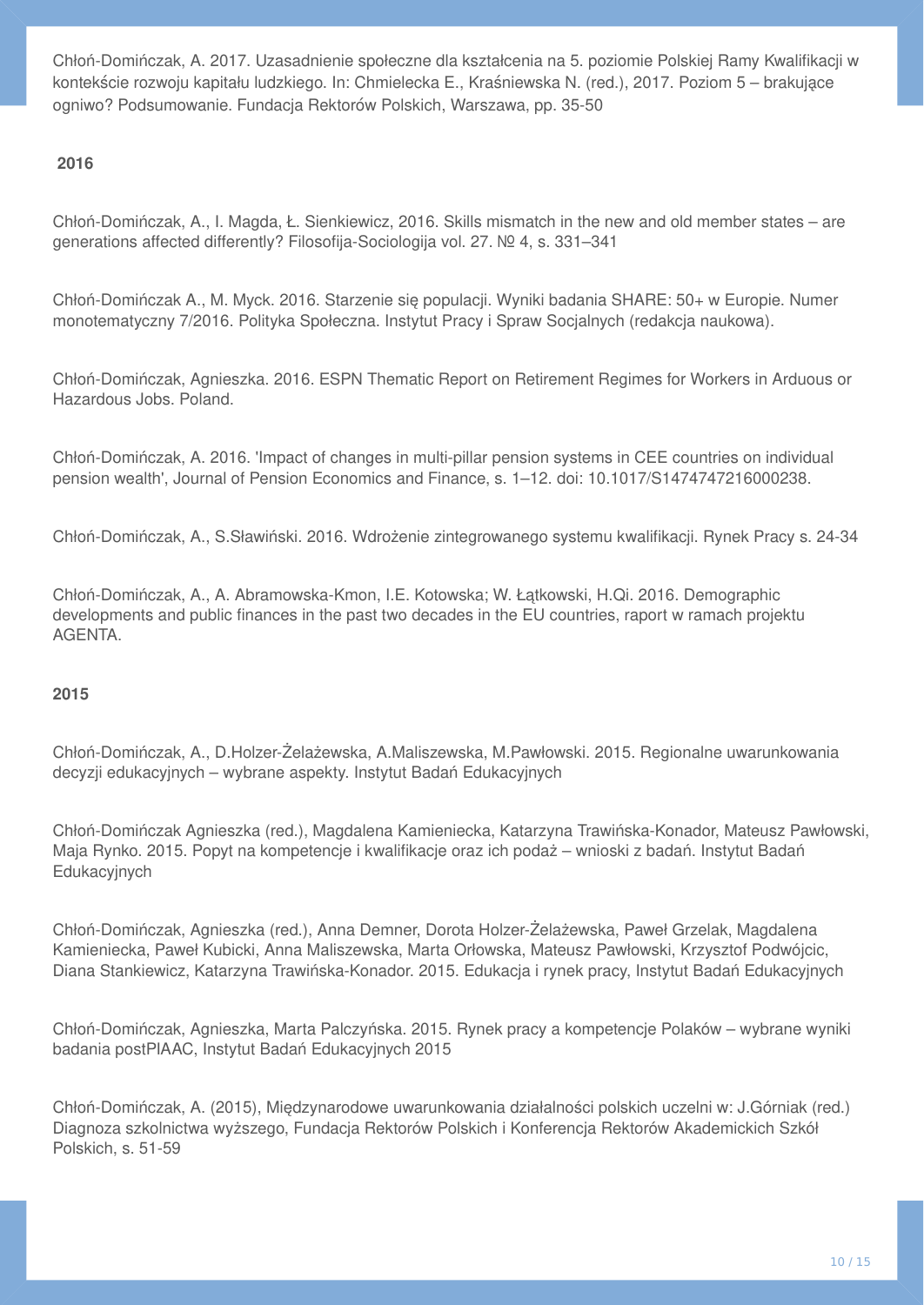Chłoń-Domińczak, A. 2015. Wdrożenie Krajowych Ram Kwalifikacji – założenia i praktyka w: J.Górniak (red.) Diagnoza szkolnictwa wyższego, Fundacja Rektorów Polskich i Konferencja Rektorów Akademickich Szkół Polskich, s. 174-180

Bielawska, K., A. Chłoń-Domińczak, D.Stańko. 2015. Retreat from mandatory pension funds in countries of the Eastern and Central Europe in result of financial and fiscal crisis: Causes, effects and recommendations for fiscal rules, Research Report, [http://uczelnia.sgh.waw.pl/pl/uczelnia/badania/grupy\\_badawcze/ppg/Strony/news.aspx?](http://uczelnia.sgh.waw.pl/pl/uczelnia/badania/grupy_badawcze/ppg/Strony/news.aspx?NewsID=ee404508-ce37-47f2-9ea8-7447471f08ca&ListID=3704cf30-f183-453b-ab1d-b28a79192178) [NewsID=ee404508-ce37-47f2-9ea8-7447471f08ca&ListID=3704cf30-f183-453b-ab1d-b28a79192178](http://uczelnia.sgh.waw.pl/pl/uczelnia/badania/grupy_badawcze/ppg/Strony/news.aspx?NewsID=ee404508-ce37-47f2-9ea8-7447471f08ca&ListID=3704cf30-f183-453b-ab1d-b28a79192178)

Trawinska-Konador, K. A Chłoń-Domińczak, Ł. Sienkiewicz. 2015. Development of the Sectoral Qualification Framework as an Example of a Knowledge Management Approach, European Conference on Management, Leadership & Governance, 496

Chłoń-Domińczak, A. 2015. Women's Work and Pensions. Drawing Lessons from Central and Eastern Europe w: B.Marin (red.) The Future of Welfare in a Global Europe, Ashgate

Stanovnik, Tine Predrag Bejaković, Agnieszka Chłoń-Domińczak. 2015. The collection of pension contributions: a comparative review of three Central European countries, Journal Economic Research-Ekonomska Istraživanja, Volume, 28, Issue 1, p.p. 1149-1161, Routledge

Sławiński, S., A.Chłoń-Domińczak (red.). 2015. Raport referencyjny – aktualizacja. Odniesienie Polskiej Ramy Kwalifikacji do Europejskiej Ramy Kwalifikacji. Instytut Badań Edukacyjnych, Warszawa

Sławiński, Stanisław, Agnieszka Chłoń-Domińczak, Agnieszka Szymczak Gabriela Ziewiec-Skokowska. 2015. Polska Rama Kwalifikacji. Poradnik użytkownika. Instytut Badań Edukacyjnych, Warszawa

Chłoń-Domińczak, Agnieszka, Irena Elżbieta Kotowska (red.) 2015. Uwarunkowania decyzji edukacyjnych. Wyniki drugiej rundy badania panelowego gospodarstw domowych. Raport tematyczny z badania – skrót. Instytut Badań Edukacyjnych

# **2014**

Chłoń-Domińczak, A. 2014. Edukacja, w: T.Panek (ed.) "Statystyka społeczna", PWN,

Chłoń-Domińczak A. 2014. Poziom 5. w Polskiej Ramie Kwalifikacji in: E.Chmielecka, K.Trawińska-Konador: Poziom 5 – brakujące ogniwo?, Fundacja Rektorów Polskich, ISBN: 978-83-7814-260-7, p. 24-31.

Chłoń-Domińczak A., A.Kraśniewski. 2014. Kapitał ludzki i potrzeby rynku pracy a poziom 5. ram kwalifikacji w: E.Chmielecka, K.Trawińska-Konador: Poziom 5 – brakujące ogniwo?, Fundacja Rektorów Polskich, ISBN: 978-83-7814-260-7, s. 31-39

Chłoń-Domińczak, A. (ed.). 2014. Portret generacji 50+ w Polsce i w Europie. Wyniki badania zdrowia, starzenia się i przechodzenia na emeryturę w Europie (SHARE), Educational Research Institute.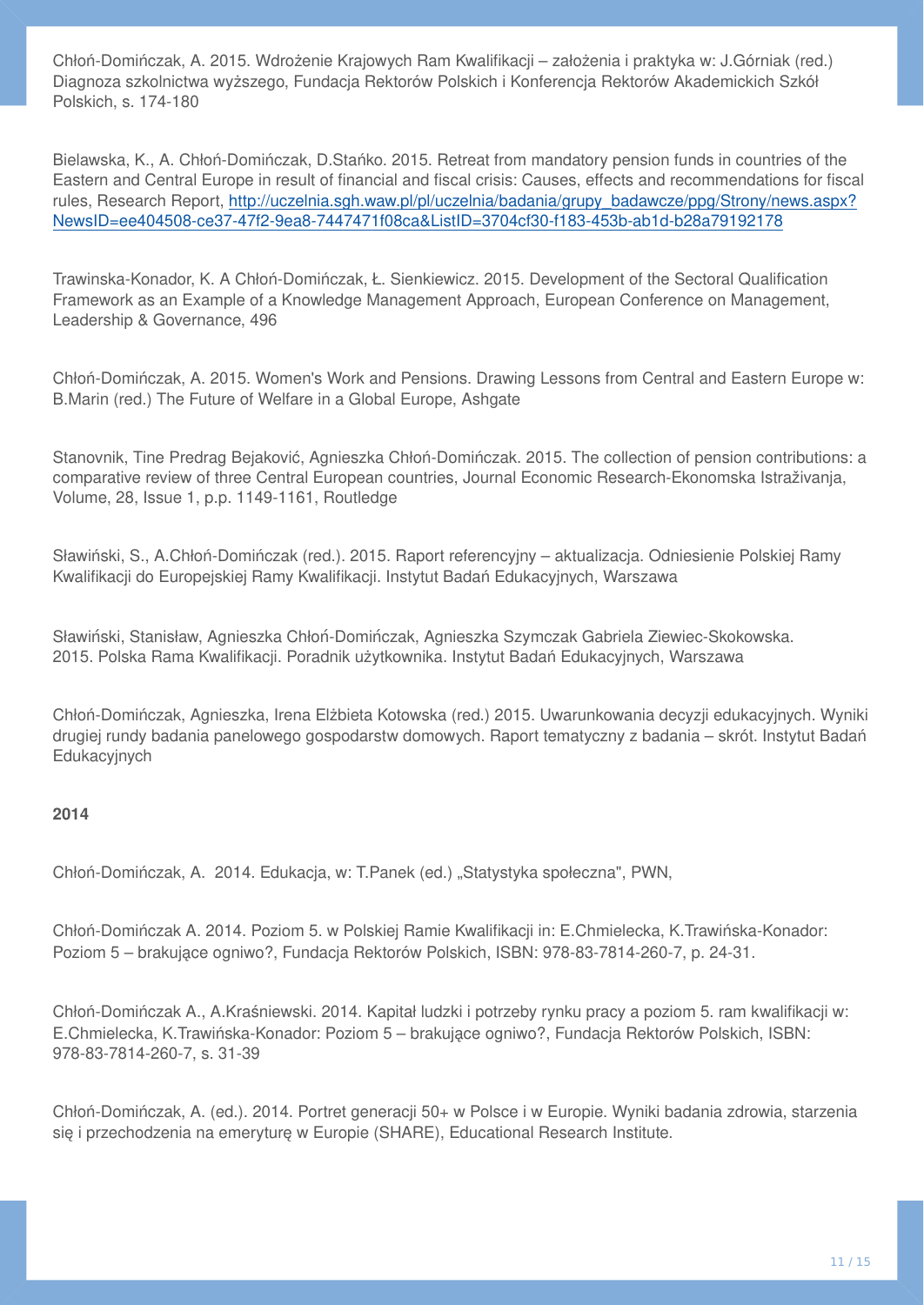Chłoń-Domińczak, A., K.Trawińska-Kondaor, Ł. Sienkiewicz. 2014. The Development of the Polish Qualifications Framework as an Application of Knowledge Management in Public Policy; Proceedings of the 15th European Conference on Knowledge Management, Academic Conferences and Publishing International Limited, Reading, UK

Chłoń-Domińczak, A., A.Kamińska, I.Magda. 2014. Women as a potential for European labour force, Neujobs Position Paper, D16.C

### **2013**

Chłoń-Domińczak, A. (red.). 2013. Raport o stanie edukacji 2012. Liczą się efekty., Instytut Badań Edukacyjnych

Chłoń-Domińczak, A. 2013. Female transition to retirement, Neujobs Working Paper D16.2b.

Chłoń-Domińczak, A., M.Lis. 2013. Does gender matter for life-long learning activity?, Neujobs Working Paper D16.2a

Chłoń-Domińczak, A. 2013. Rozdział 1. Wprowadzenie, in: M.Rynko red.), Umiejętności Polaków – wyniki międzynarodowego badania kompetencji dorosłych (PIAAC), Instytut Badań Edukacyjnych, s. 9-22

Chłoń-Domińczak, A., M.Kawiński, D.Stańko. 2013. System oceny i prezentacji wyników inwestycyjnych kapitałowych systemów emerytalnych, s. 1-224, Oficyna Wydawnicza Szkoły Głównej Handlowej, Warszawa, ISBN: 978-83-7378-837-4

Chłoń-Domińczak, A, P. Strzelecki. 2013. The minimum pension as an instrument of poverty protection in the defined contribution pension system – an example of Poland", Journal of Pension Economics and Finance, vol. 12/3. p. 326-350

Chłoń-Domińczak, A. 2013. Rozwiązania na rzecz rodziny w ubezpieczeniach społecznych w polskim systemie w: ZUS (2013) Równowaga ekonomiczna systemów emerytalnych. Współpraca w ramach Unii Europejskiej w zakresie zabezpieczenia społecznego, Materiały z seminariów ZUS (3), s. 27-36

Chłoń-Domińczak, A., Ł.Sienkiewicz, K.Trawińska-Konador. 2013. Competency based HRM and Lifleong Learning in Poland. Proceedings of the 10th International Conference on Intellectual Capital, knowledge Management and Organisational Learning: ICICKM 2013. s. 401-410.

#### **2012**

Kotowska, I.E, A.Chłoń-Domińczak. 2012. Zarządzanie finansami publicznymi w kontekście zmiany demograficznej, Studia Ekonomiczne nr 1 (2012), p. 7-26

Agnieszka Chłoń-Domińczak, Daniele Franco, Edward Palmer. 2012. The First Wave of NDC Reforms: The Experiences of Italy, Latvia, Poland and Sweden. W: R.Holzmann, E.Palmer, D.Robalino (ed). Nonfinancial Defined Contribution Pension Schemes in a Changing Pension World, Bank Światowy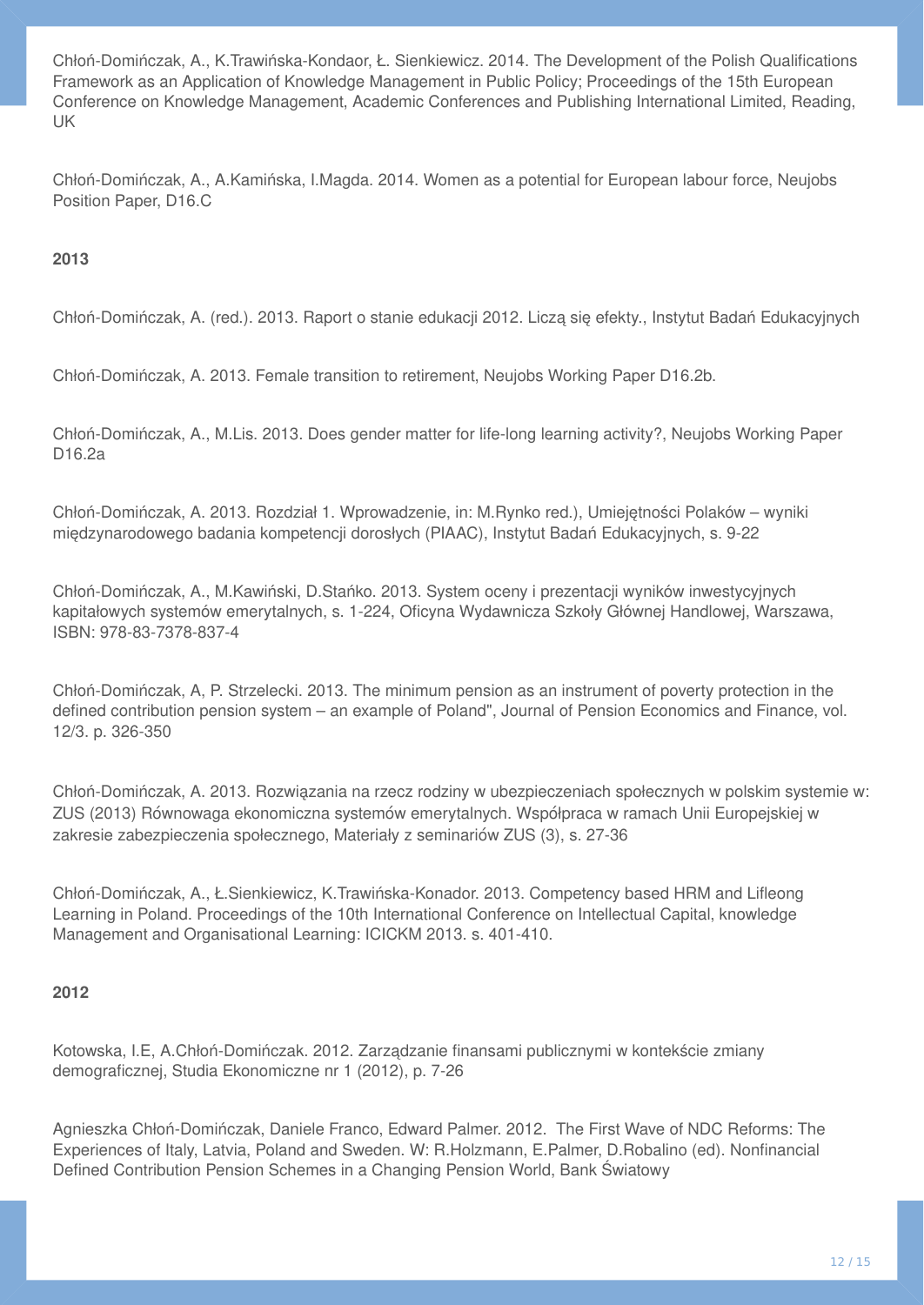A.Chłoń-Domińczak. 2012. Macro-level social determinants of inequalities in health W: M.Marek (red.), Social Inequalities in health in Poland, World Health Organisation

A.Chłoń-Domińczak. 2012. Ubezpieczenia społeczne jako podstawowy instrument bezpieczeństwa socjalnego obywateli w: K.Raczkowski (ed.) Bezpieczeństwo ekonomiczne. Wyzwania dla rządzenia państwem, Wolters Kluwer business, (s. 401-428)

A. Chłoń-Domińczak, M. Marek, D. Rabczenko, J. Stokwiszewski, B. Wojtyniak. 2012. Analysis of health and socio economic characteristics of district level populations in Poland World Health Organisation

#### **2010**

Chłoń-Domińczak, A. 2010. Zmiany w systemie emerytalnym - zmiany w OFE. Projekty Ministerstwa Pracy i Polityki Społecznej. Głos w dyskusji , Polityka Społeczna nr. 5-6.

Chłon-Domińczak, A. (red.). 2010. Od diagnozy do prognozy – potrzeby gospodarki a jakość kapitału ludzkiego w województwie świętokrzyskim, WUP Kielce,

Chłoń-Domińczak, A. 2010. Dyrektywy równościowe jako instrument przeciwdziałania dyskryminacji w rodzinie ze względu na wiek, płeć i status ekonomiczny, in: E.Leś, St. Bernini (red.), Przemiany rodziny w Polsce i we Włoszech i ich komplikacje, Wydawnictwo UW, Warszawa,

Chłoń-Domińczak, A. 2010. Pension system in Poland in the Gender Context, in.: B.Marin, E.Zolyomi (eds.), Women's Work and Pensions: What is Good, What is Best? Designing Gender-Sensitive Arrangements, pp. 111-124, European Centre Vienna, Ashgate, Londyn.

#### **2009 and earlier**

Chłoń-Domińczak, A. 2009. Kwestie zdrowia i opieki zdrowotnej w Unii Europejskiej, w: Dariusz. K. Rosati (ed.), Europejski Model Społeczny. Doświadczenia i Przyszłość, s. 275-326, PWE, Warszawa

Chłoń-Domińczak, A., J.Hausner, D.Kwiecińska, A.Pacut. 2009. Polityka społeczna w Unii Europejskiej, w: Dariusz. K. Rosati (ed.), Europejski Model Społeczny. Doświadczenia i Przyszłość, pp. 67-116, PWE, Warszawa

Chłoń-Domińczak, A. 2009. Retirement Behaviour in Poland and the Potential Impact of Pension System Changes. ENEPRI Research Report No. 63, 16 January 2009

Chłoń-Domińczak, A. 2009. The Pension System and Employment of Older Workers: How to Change the Incentive Structure – The Polish Experience, in: R.Holzmann, L.MacKellar, J.Repansek (ed.), Pension Reform in Southeastern Europe, World Bank, s. 163-176, Washington,

Chłoń-Domińczak, A., D.Poznańska. 2007. Promocja zatrudnienia osób niepełnosprawnych na otwartym rynku pracy. Proponowane działa nia w Polsce, ILO Budapest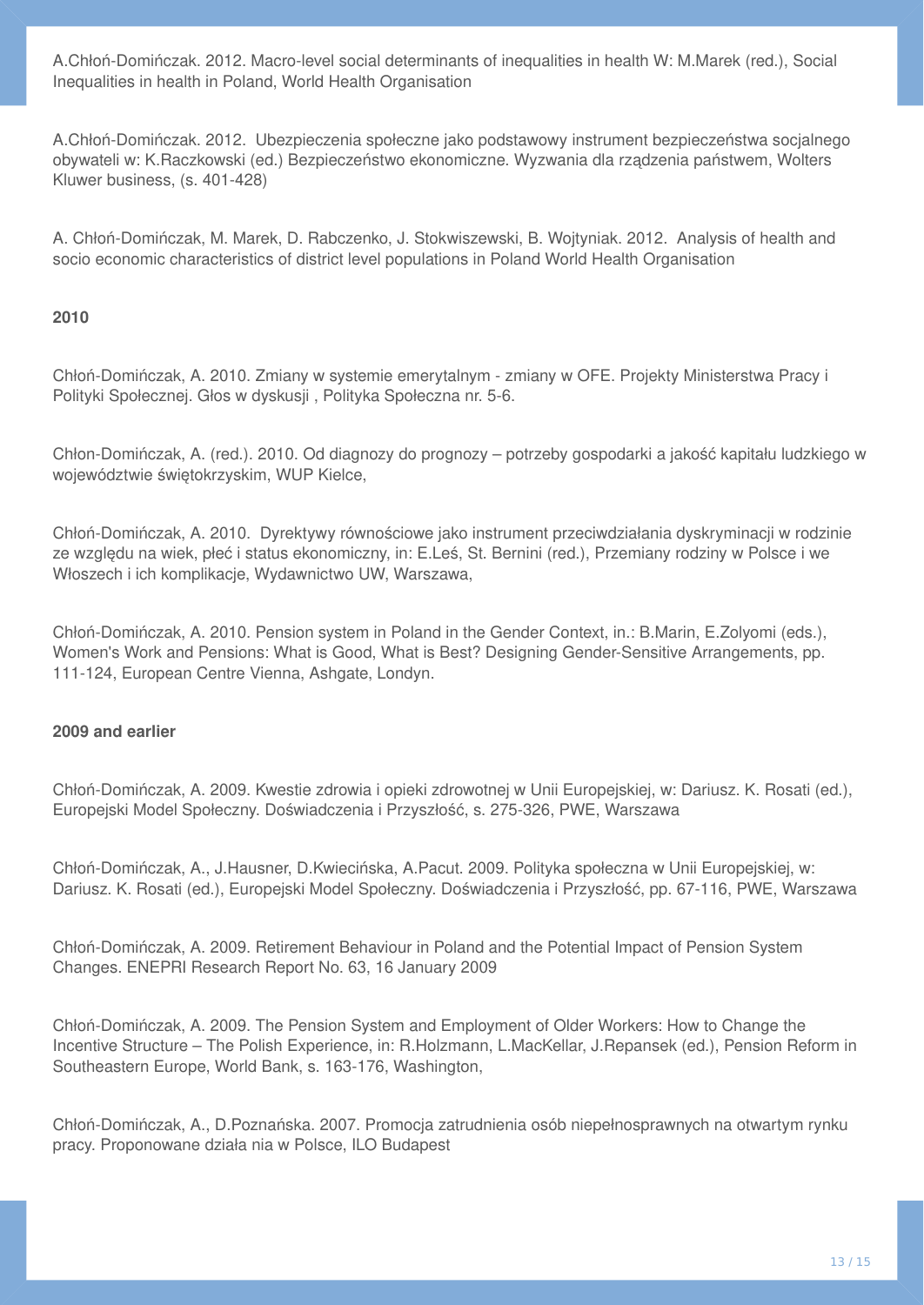Chłoń-Domińczak, A. 2007. "Sustainable Old-Age Security Core Indicators – Possible Use and Interpretations",in: B.Marin and A.Zaidi (eds.), Mainstreaming Ageing. Indicators to Monitor Sustainable Policies, European Centre Vienna, s. 535-556

Chłoń-Domińczak, A. 2006. "Nowy system emerytalny. Co dotychczas i co dalej?" w: S.Golinowska and M.Boni (red.), Nowe dylematy polityki społecznej, p. 144-154, Raport CASE no. 65/2006, Warsaw

Chłoń-Domińczak, A., M. Mora. 2006. "The NDC Reform in the Czech Republic" w: R.Holzmann i E.Palmer (ed.), Issues and Prospects for Non-Financial Defined Contribution (NDC) Schemes Pension Reform, p. 551-573, World Bank,, Washington DC

Chłoń-Domińczak, A., M. Góra. 2006. "The NDC System in Poland: Assessment after Five Years" w: R.Holzman and E.Palmer (ed.), Issues and Prospects for Non-Financial Defined Contribution (NDC) Schemes Pension Reform, p. 425-449, World Bank, Washington DC

Chłoń-Domińczak, A. 2004. "The Collection of Pension Contributions in Poland" in: E.Fultz and T.Stanovnik (ed.), The Collection of Pension Contributions: Trends, Issues and Problems in Central and Eastern Europe, p. 155-196, ILO, Budapest

Chłoń-Domińczak, A. 2004. "Evaluation of Reform Experiences in Eastern Europe" in: Pension Reforms: Results and Challenges, FIAP,

Chłoń-Domińczak, A. 2004. "Public and private mix in the Polish pension system", in: M.Rein and Winfried Schmaehl (ed.), Rethinking the Welfare State. The Political Economy of Pension Reform, Edward Elgar

Chłoń-Domińczak, A. 2004. "Pension reform in Poland" in: Reforming Public Pensions. Sharing the experiences of transition and OECD countries, OECD

Chłoń-Domińczak, A., M. Mora. 2003 "Commitment and Consensus on Pension Reforms", w: R.Holzmann, M.Orenstein and M.Rutkowski (ed.) Pension Reform in Europe: Process and Progress, World Bank

Chłoń-Domińczak, A. 2002. "The Polish Pension Reform of 1999" in E.Fultz (ed.) Pension Reform in Central and Eastern Europe (Vol. 1: Restructuring with Privatisation: Case Studies of Hungary and Poland). Budapest, ILO, Central and Eastern European Team

Chłoń-Domińczak, A., 2002. Administrative Costs of Pension Funds in Poland in International Perspective, paper presented at INPRS conference, Tallin, February

Perek-Bialas, Jolanta. A.Chłoń-Domińczak, A.Ruzik, 2001. Country Report for Poland, Public Participation and the Pension Policy Process: The Citizen and Pension Reform project

Chłoń, A, M.Góra, M.Lubyova, L.H.Thompson. 2001. Pension reform in Slovakia – background and options: Can lessons be drawn from other transition countries?, OECD working paper

Chłoń, A., Does unemployment affect migrations in Poland?, in. Chlon, A., M. Grabowski, Analiza regionalnych rynków pracy w Polsce, IBnGR, 2000